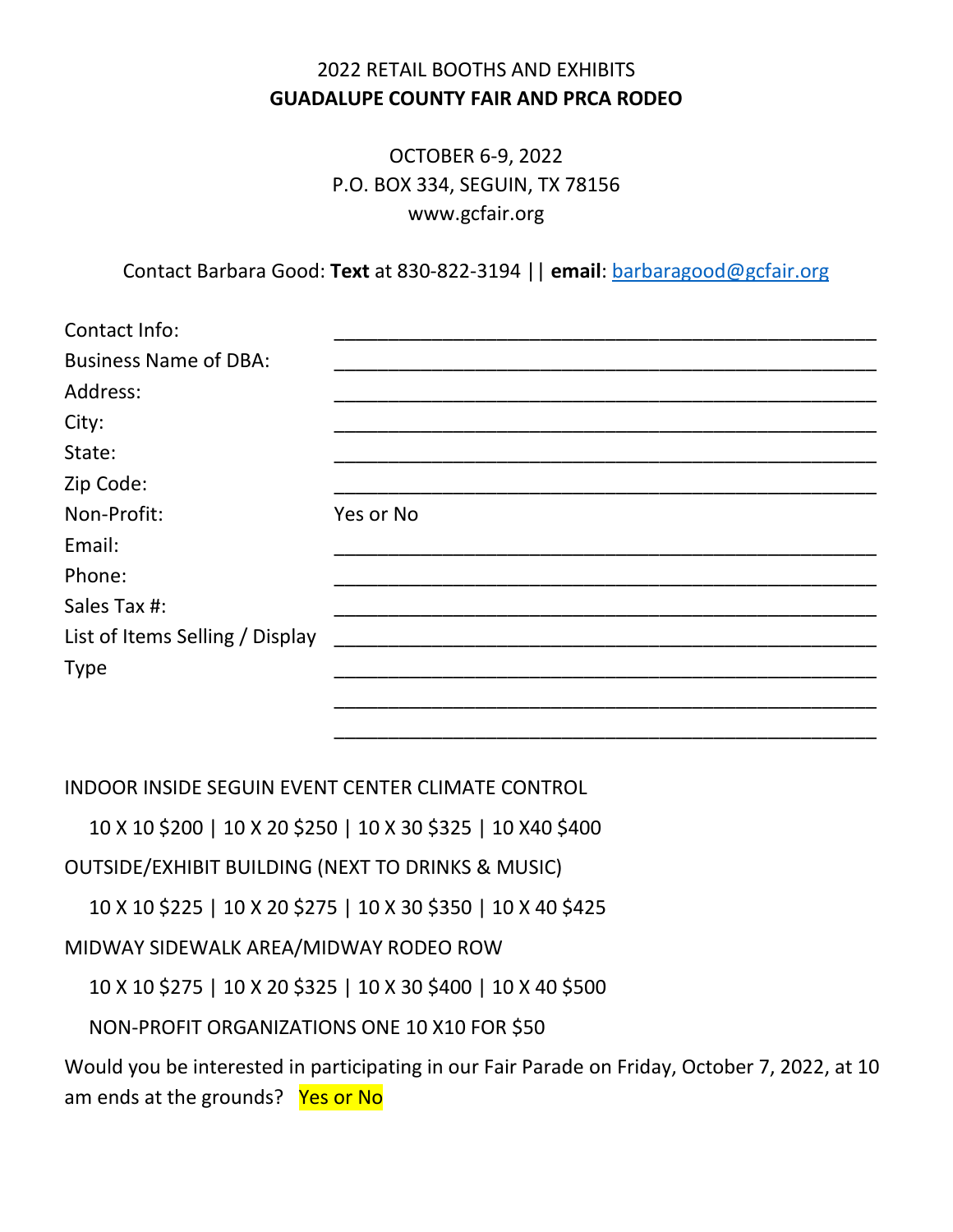**We included insurance of a \$100,000.00 General Liability required during our Fair. Naming the City of Seguin and the Guadalupe County Fair. We are waiving all booth deposits for the fair this year. Please do not pack and leave until the fair is over on Sunday. If for any reason you leave before 6 pm on Sunday, you will forfeit chance of having a booth next year.** 

All booths will get 10 duration passes for each booth. All payments should be made payable to Guadalupe County Fair Association. Or pay by Credit Card. All checks must have Driver's License number on them. Return check fee of \$40.00 for any return checks. Mailed to the P.0. Box or dropped off at 859 Nelda St. in drop box on building.

**Move In**: of Large Displays Outdoor Tuesday evening and Wednesday morning. All others can set up Wednesday evening and Thursday till 4 p.m. **GATES OPEN AT 5 P.M**

| <b>INSIDE EXHIBITS</b>  | Thursday - 5 pm to 9 pm  |
|-------------------------|--------------------------|
| <b>OUTSIDE EXHIBITS</b> | Thursday - 5 pm to 11 pm |
| <b>INSIDE EXHIBITS</b>  | Friday $-11$ am to 9 pm  |
| <b>OUTSIDE EXHIBITS</b> | Friday $-11$ am to 12 am |
| <b>INSIDE EXHIBITS</b>  | Saturday - 9 am to 9 pm  |
| <b>OUTSIDE EXHIBITS</b> | Saturday - 9 am to 12 am |
| <b>ALL EXHIBITS</b>     | Sunday $-10$ am to 6 pm  |

## **Rules & Guidelines**

\* *No excess noise will be allowed from the booth*.

\* *No sale of dangerous or illegal items, or items that will hinder clean-up of the grounds*. Some items not allowed on the Grounds are Silly string, smoke bombs, knives, guns (air, pellets, Pop, or darts) switch blades, No clothing with writing, pictures, Emblems symbols violence, sex or illegal drugs, blood, or gore.

**The Guadalupe County Fair Associations assumes no Responsibility for theft, vandalism, or accidents.**

**NEW FOR 2022 ALL RATES INCLUDE INSURANCE AND NO DEPOSITS REQUIRED.**  Please keep the area around your space clean from trash.